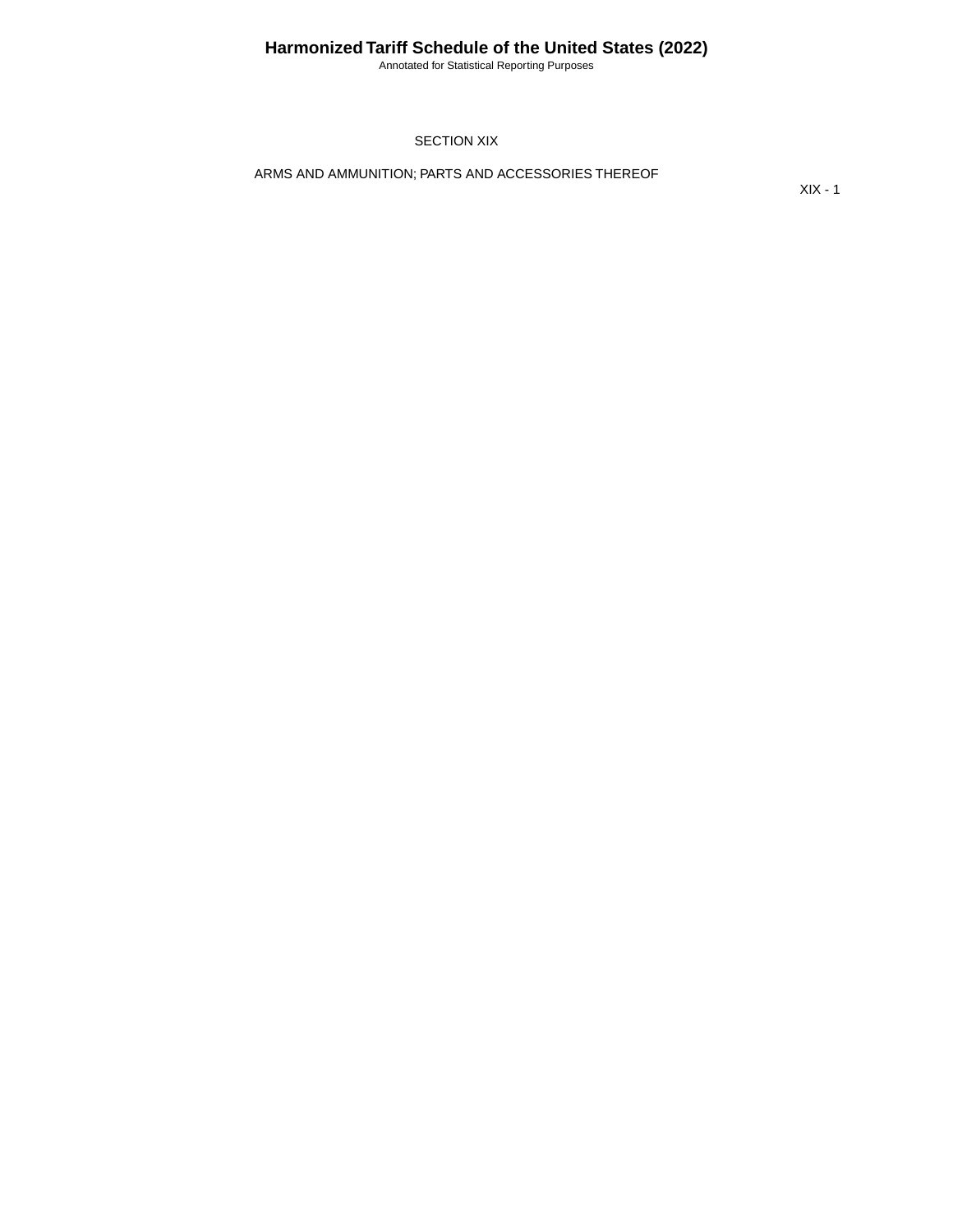Annotated for Statistical Reporting Purposes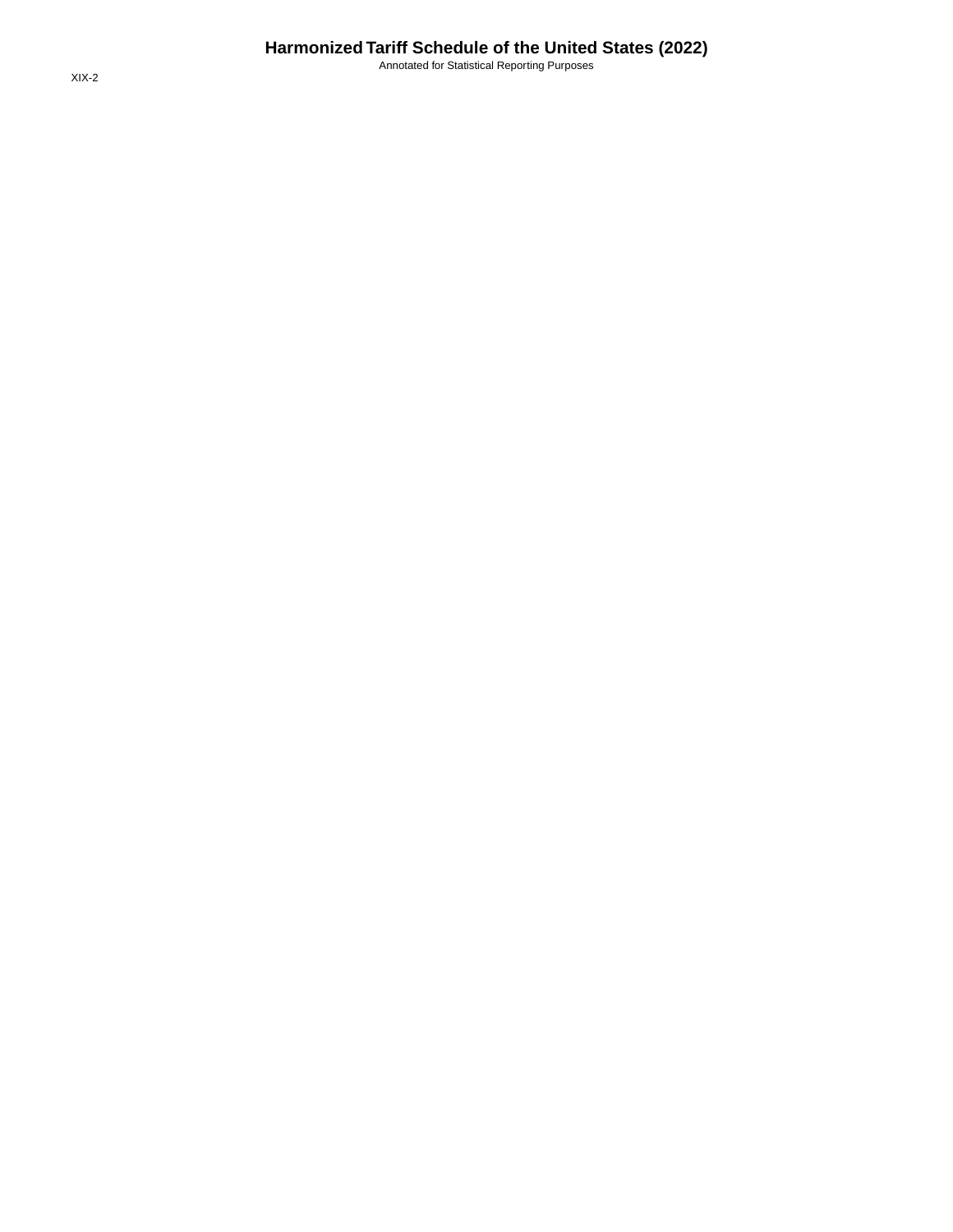Annotated for Statistical Reporting Purposes

### CHAPTER 93

### ARMS AND AMMUNITION; PARTS AND ACCESSORIES THEREOF

### **Notes**

XIX 93-1

- 1. This chapter does not cover:
	- (a) Goods of chapter 36 (for example, percussion caps, detonators, signaling flares);
	- (b) Parts of general use, as defined in note 2 to section XV, of base metal (section XV), or similar goods of plastics (chapter 39);
	- (c) Armored fighting vehicles (heading 8710);
	- (d) Telescopic sights or other optical devices suitable for use with arms, unless mounted on a firearm or entered with the firearm on which they are designed to be mounted (chapter 90);
	- (e) Bows, arrows, fencing foils or toys (chapter 95); or
	- (f) Collectors' pieces or antiques (heading 9705 or 9706).
- 2. In heading 9306, the reference to "parts thereof" does not include radio or radar apparatus of heading 8526.

#### **Statistical Note**

1. The calculation of duties, under subheadings 9301.90.30, 9303.30.40 and 9303.30.80, for rifles imported either with telescopic sights mounted on them or with telescopic sights designed to be mounted on them, requires that these articles be constructively separated into their component parts and each component separately valued. The individual components shall be separately reported under the appropriate statistical suffixes. In each instance, the sum of the values of the individual components shall be equal to the total value of the article.

#### Compiler's Note

The provisions of subchapter II of Chapter 99 (Miscellaneous Tariff Bills or MTBs), the provisions of the Generalized System of Preferences (GSP) found in General Note 4 and most product exclusions from the additional tariffs on products of China in subchapter III of Chapter 99 expired on December 31, 2020. However, no endnotes or footnotes relating to these provisions have been deleted as of the issue date of this edition.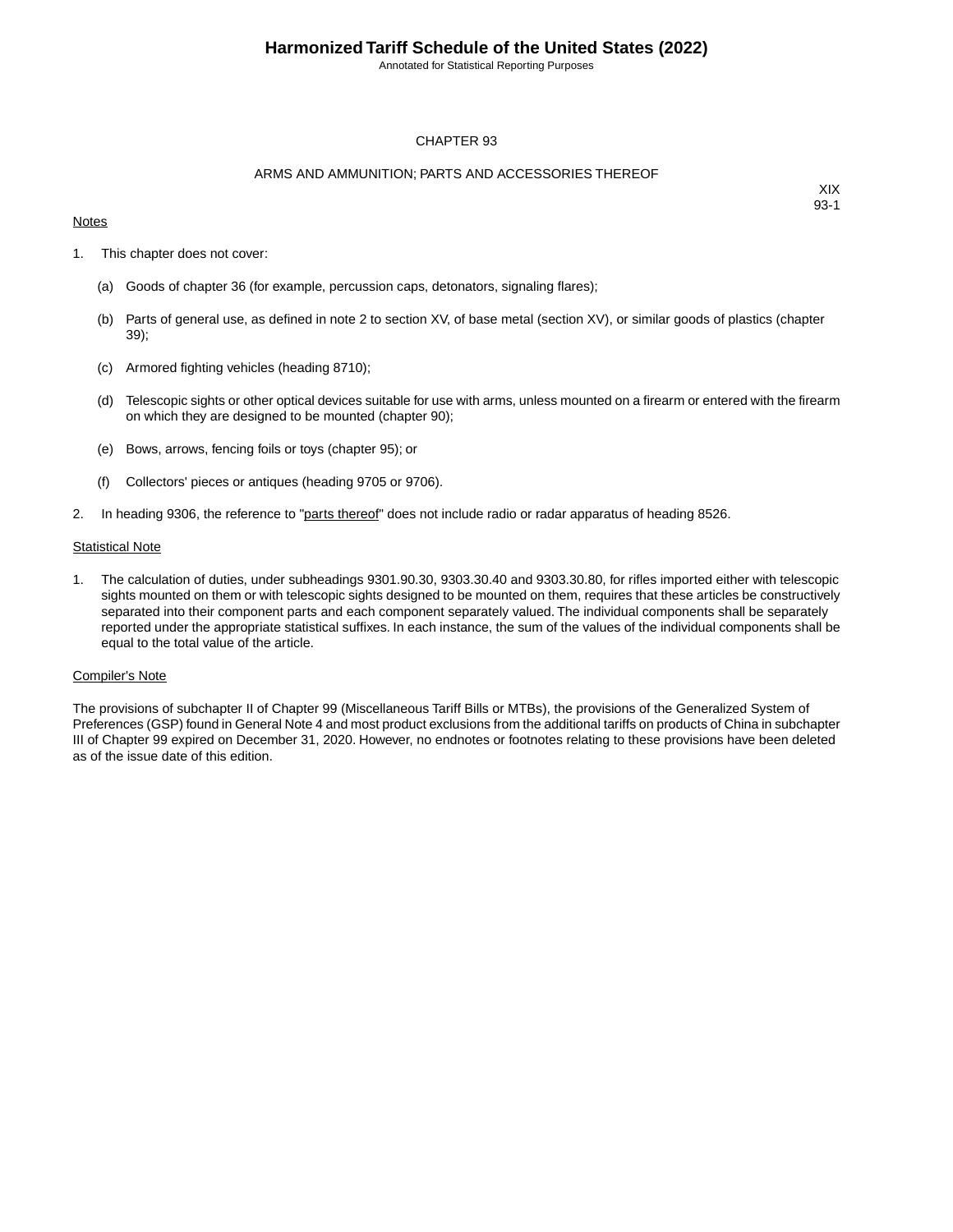Annotated for Statistical Reporting Purposes

| Heading/      | Stat.       |                                                              | Unit           | Rates of Duty                             |                                                                  |                |
|---------------|-------------|--------------------------------------------------------------|----------------|-------------------------------------------|------------------------------------------------------------------|----------------|
| Subheading    | Suf-<br>fix | <b>Article Description</b>                                   | of<br>Quantity | General                                   | $\mathbf{1}$<br>Special                                          | $\overline{2}$ |
| 9301          |             | Military weapons, other than revolvers, pistols and the arms |                |                                           |                                                                  |                |
|               |             | of heading 9307:                                             |                |                                           |                                                                  |                |
| 9301.10.00    |             | Artillery weapons (for example, guns, howitzers and          |                |                                           |                                                                  | 27.5%          |
|               | 10          |                                                              |                |                                           |                                                                  |                |
|               | 80          |                                                              |                |                                           |                                                                  |                |
| 9301.20.00    | 00          | Rocket launchers; flame-throwers; grenade launchers;         |                |                                           |                                                                  |                |
|               |             |                                                              |                |                                           |                                                                  | 27.5%          |
| 9301.90       |             | Other:                                                       |                |                                           |                                                                  |                |
| 9301.90.30    |             |                                                              |                | 4.7% on the                               | Free (A, AU, BH, CL, 65%<br>value of the rifle CO, D, E, IL, JO, |                |
|               |             |                                                              |                | $+20\%$ on the                            | KR, MA, OM, P,                                                   |                |
|               |             |                                                              |                | value of the                              | PA, PE, S, SG)                                                   |                |
|               |             |                                                              |                | telescopic sight,<br>if any $\frac{1}{2}$ |                                                                  |                |
|               | 10          |                                                              |                |                                           |                                                                  |                |
|               | 20          |                                                              |                |                                           |                                                                  |                |
| 9301.90.60 00 |             |                                                              |                |                                           | Free (A, AU, BH, CL, 65%                                         |                |
|               |             |                                                              |                |                                           | CO, D, E, IL, JO,                                                |                |
|               |             |                                                              |                |                                           | KR, MA, OM, P,<br>PA, PE, S, SG)                                 |                |
| 9301.90.90    |             |                                                              |                | Free <sup>1/</sup>                        |                                                                  | 27.5%          |
|               | 30          |                                                              |                |                                           |                                                                  |                |
|               | 90          |                                                              |                |                                           |                                                                  |                |
| 9302.00.00    |             | Revolvers and pistols, other than those of heading 9303 or   |                |                                           |                                                                  |                |
|               |             |                                                              |                |                                           |                                                                  | $$3.50$ each + |
|               |             |                                                              |                |                                           | CL, CO, D, E, IL,<br>JO, KR, MA, OM,                             | 55%            |
|               |             |                                                              |                |                                           | P, PA, PE, S, SG)                                                |                |
|               | 20          |                                                              |                |                                           |                                                                  |                |
|               | 40          |                                                              |                |                                           |                                                                  |                |
|               | 90          |                                                              |                |                                           |                                                                  |                |
|               |             |                                                              |                |                                           |                                                                  |                |
|               |             |                                                              |                |                                           |                                                                  |                |
|               |             |                                                              |                |                                           |                                                                  |                |
|               |             |                                                              |                |                                           |                                                                  |                |
|               |             |                                                              |                |                                           |                                                                  |                |
|               |             |                                                              |                |                                           |                                                                  |                |
|               |             |                                                              |                |                                           |                                                                  |                |
|               |             |                                                              |                |                                           |                                                                  |                |
|               |             |                                                              |                |                                           |                                                                  |                |
|               |             |                                                              |                |                                           |                                                                  |                |
|               |             |                                                              |                |                                           |                                                                  |                |
|               |             |                                                              |                |                                           |                                                                  |                |
|               |             |                                                              |                |                                           |                                                                  |                |
|               |             |                                                              |                |                                           |                                                                  |                |
|               |             |                                                              |                |                                           |                                                                  |                |
|               |             |                                                              |                |                                           |                                                                  |                |
|               |             |                                                              |                |                                           |                                                                  |                |
|               |             |                                                              |                |                                           |                                                                  |                |
|               |             |                                                              |                |                                           |                                                                  |                |
|               |             |                                                              |                |                                           |                                                                  |                |
|               |             |                                                              |                |                                           |                                                                  |                |
|               |             |                                                              |                |                                           |                                                                  |                |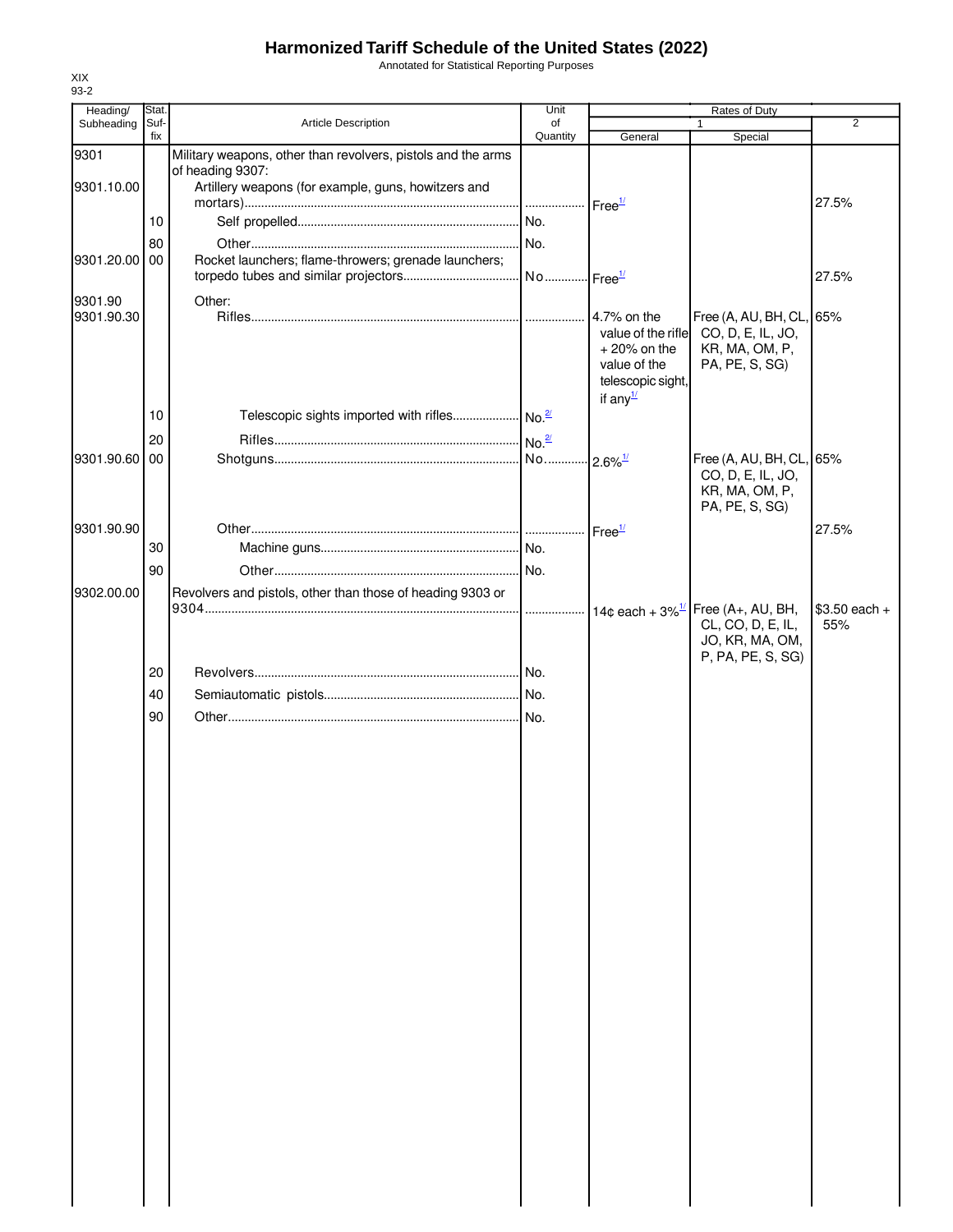Annotated for Statistical Reporting Purposes

| Heading/              | Stat.       |                                                                                                                                                                                                                                                                                                                                                         | Unit              |                                                                                                                  | Rates of Duty                                                                     |                |
|-----------------------|-------------|---------------------------------------------------------------------------------------------------------------------------------------------------------------------------------------------------------------------------------------------------------------------------------------------------------------------------------------------------------|-------------------|------------------------------------------------------------------------------------------------------------------|-----------------------------------------------------------------------------------|----------------|
| Subheading            | Suf-<br>fix | Article Description                                                                                                                                                                                                                                                                                                                                     | of<br>Quantity    | General                                                                                                          | 1<br>Special                                                                      | $\overline{2}$ |
| 9303                  |             | Other firearms and similar devices which operate by the firing<br>of an explosive charge (for example, sporting shot- guns and<br>rifles, muzzle-loading firearms, Very pistols and other devices<br>designed to project only signal flares, pistols and revolvers for<br>firing blank ammunition, captive-bolt humane killers,<br>line-throwing guns): |                   |                                                                                                                  |                                                                                   |                |
| 9303.10.00            | 00          |                                                                                                                                                                                                                                                                                                                                                         |                   |                                                                                                                  |                                                                                   | Free           |
| 9303.20.00            |             | Other sporting, hunting or target-shooting shotguns,                                                                                                                                                                                                                                                                                                    |                   |                                                                                                                  | Free (A, AU, BH, CL, 65%<br>CO, D, E, IL, JO,<br>KR, MA, OM, P,<br>PA, PE, S, SG) |                |
|                       |             | Shotguns:                                                                                                                                                                                                                                                                                                                                               |                   |                                                                                                                  |                                                                                   |                |
|                       | 20          |                                                                                                                                                                                                                                                                                                                                                         |                   |                                                                                                                  |                                                                                   |                |
|                       | 30          |                                                                                                                                                                                                                                                                                                                                                         |                   |                                                                                                                  |                                                                                   |                |
|                       | 40          |                                                                                                                                                                                                                                                                                                                                                         |                   |                                                                                                                  |                                                                                   |                |
| 9303.30               | 65<br>80    | Other sporting, hunting or target-shooting rifles:                                                                                                                                                                                                                                                                                                      |                   |                                                                                                                  |                                                                                   |                |
| 9303.30.40            |             |                                                                                                                                                                                                                                                                                                                                                         |                   | 3.8% on the<br>value of the rifle<br>$+10\%$ on the<br>value of the<br>telescopic sight,<br>if any $\frac{1}{2}$ | Free (A, AU, BH, CL,<br>CO, D, E, IL, JO,<br>KR, MA, OM, P,<br>PA, PE, S, SG)     | 65%            |
|                       | 10          |                                                                                                                                                                                                                                                                                                                                                         |                   |                                                                                                                  |                                                                                   |                |
|                       | 20          | Rifles:                                                                                                                                                                                                                                                                                                                                                 |                   |                                                                                                                  |                                                                                   |                |
|                       | 30          |                                                                                                                                                                                                                                                                                                                                                         |                   |                                                                                                                  |                                                                                   |                |
| 9303.30.80            |             |                                                                                                                                                                                                                                                                                                                                                         | .                 | 3.1% on the<br>value of the rifle<br>$+13%$ on the<br>value of the<br>telescopic sight,<br>if any $\frac{1}{2}$  | Free (A, AU, BH, CL, 65%<br>CO, D, E, IL, JO,<br>KR, MA, OM, P,<br>PA, PE, S, SG) |                |
|                       | 05          | Rifles:                                                                                                                                                                                                                                                                                                                                                 |                   |                                                                                                                  |                                                                                   |                |
|                       | 10          | Centerfire:                                                                                                                                                                                                                                                                                                                                             |                   |                                                                                                                  |                                                                                   |                |
|                       | 12          | Bolt action:                                                                                                                                                                                                                                                                                                                                            | No. <sup>27</sup> |                                                                                                                  |                                                                                   |                |
|                       | 17          |                                                                                                                                                                                                                                                                                                                                                         | No. <sup>27</sup> |                                                                                                                  |                                                                                   |                |
|                       | 25          |                                                                                                                                                                                                                                                                                                                                                         | No. <sup>27</sup> |                                                                                                                  |                                                                                   |                |
|                       | 30          |                                                                                                                                                                                                                                                                                                                                                         | No. <sup>2/</sup> |                                                                                                                  |                                                                                   |                |
| 9303.90<br>9303.90.40 | 00          | Other:<br>Pistols and revolvers designed to fire only blank                                                                                                                                                                                                                                                                                             | No                | $4.2\%$ <sup>1/</sup>                                                                                            | Free (A, AU, BH, CL,                                                              | 105%           |
|                       |             |                                                                                                                                                                                                                                                                                                                                                         |                   |                                                                                                                  | CO, D, E, IL, JO,<br>KR, MA, OM, P,<br>PA, PE, S, SG)                             |                |
| 9303.90.80 00         |             |                                                                                                                                                                                                                                                                                                                                                         | No                | $\cdot$ l $\mathsf{Free}^{\underline{1\prime}}$                                                                  |                                                                                   | 27.5%          |
|                       |             |                                                                                                                                                                                                                                                                                                                                                         |                   |                                                                                                                  |                                                                                   |                |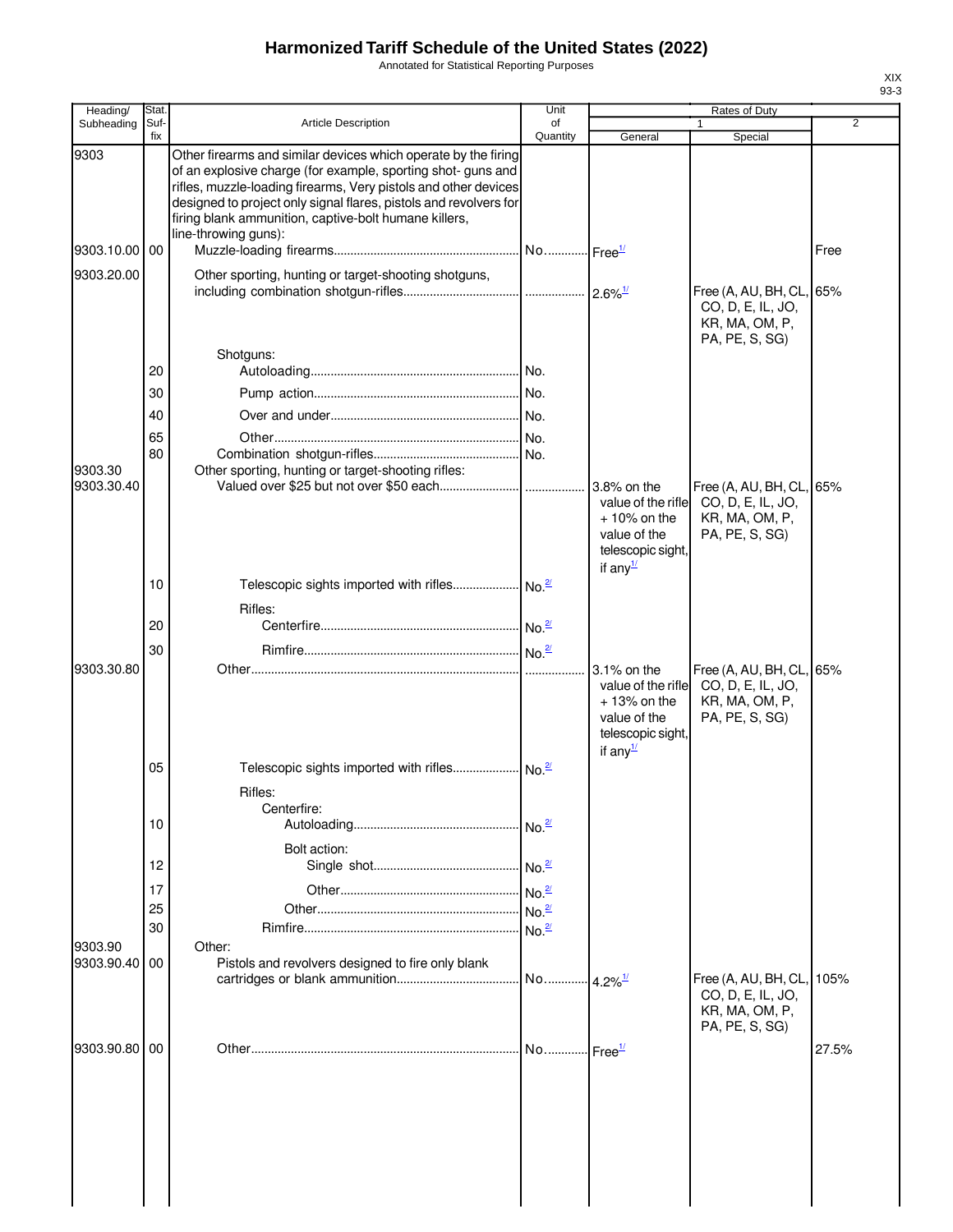Annotated for Statistical Reporting Purposes

| Heading/                       | Stat.       |                                                                                                                                                                                                                                                                                        | Unit           |                        | Rates of Duty                                                                     |                |
|--------------------------------|-------------|----------------------------------------------------------------------------------------------------------------------------------------------------------------------------------------------------------------------------------------------------------------------------------------|----------------|------------------------|-----------------------------------------------------------------------------------|----------------|
| Subheading                     | Suf-<br>fix | Article Description                                                                                                                                                                                                                                                                    | of<br>Quantity | General                | Special                                                                           | $\overline{2}$ |
| 9304.00                        |             | Other arms (for example, spring, air or gas guns and pistols,<br>truncheons), excluding those of heading 9307:<br>Pistols, rifles and other guns which eject missiles by<br>release of compressed air or gas, or by the release of a<br>spring mechanism or rubber held under tension: |                |                        |                                                                                   |                |
| 9304.00.20 00                  |             |                                                                                                                                                                                                                                                                                        | . No           | $-3.9\%$ <sup>1/</sup> | Free (A, AU, BH, CL, 70%<br>CO, D, E, IL, JO,<br>KR, MA, OM, P,<br>PA, PE, S, SG) |                |
|                                |             |                                                                                                                                                                                                                                                                                        |                |                        |                                                                                   |                |
| 9304.00.40 00<br>9304.00.60 00 |             |                                                                                                                                                                                                                                                                                        |                |                        | Free (A, AU, BH, CL, 45%<br>CO, D, E, IL, JO,<br>KR, MA, OM, P,<br>PA, PE, S, SG) | 27.5%          |
|                                |             |                                                                                                                                                                                                                                                                                        |                |                        |                                                                                   |                |
|                                |             |                                                                                                                                                                                                                                                                                        |                |                        |                                                                                   |                |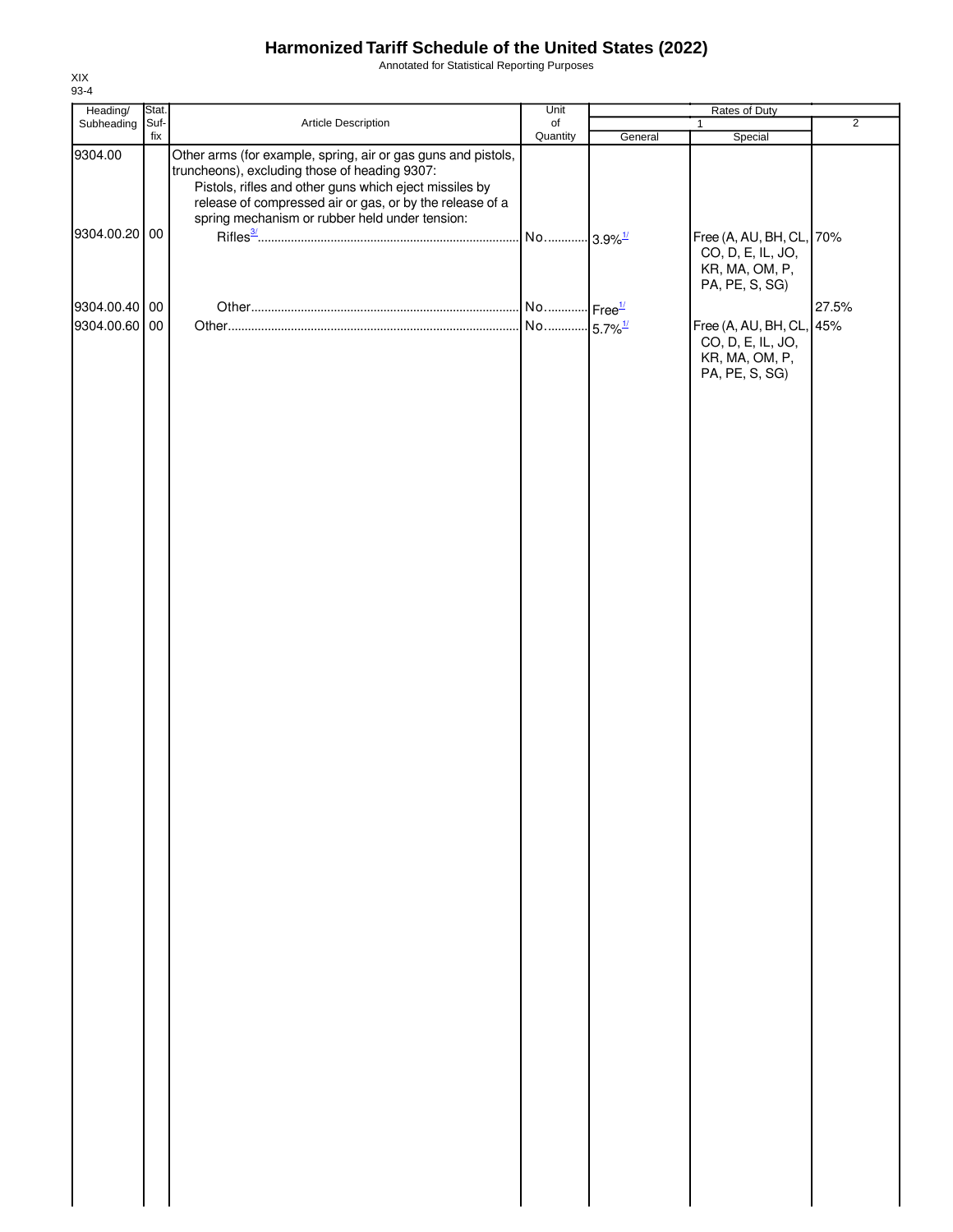Annotated for Statistical Reporting Purposes

| Heading/              | Stat.       |                                                               | Unit                        |                       | Rates of Duty                                  |       |
|-----------------------|-------------|---------------------------------------------------------------|-----------------------------|-----------------------|------------------------------------------------|-------|
| Subheading            | Suf-<br>fix | <b>Article Description</b>                                    | of<br>Quantity              | General               | Special                                        | 2     |
| 9305                  |             | Parts and accessories of articles of headings 9301 to 9304:   |                             |                       |                                                |       |
| 9305.10               |             | Of revolvers or pistols:                                      |                             |                       |                                                |       |
| 9305.10.20            |             |                                                               |                             | $4.2\%$ <sup>1/</sup> | Free (A+, AU, BH,                              | 105%  |
|                       |             |                                                               |                             |                       | CL, CO, D, E, IL,<br>JO, KR, MA, OM,           |       |
|                       |             |                                                               |                             |                       | P, PA, PE, S, SG)                              |       |
|                       | 10          |                                                               |                             |                       |                                                |       |
|                       | 80          |                                                               |                             |                       |                                                |       |
|                       |             | Other:                                                        |                             |                       |                                                |       |
| 9305.10.40            | 00          | Of revolvers or pistols designed to fire only blank           |                             |                       |                                                |       |
|                       |             |                                                               |                             |                       | Free (A, AU, BH, CL, 105%<br>CO, D, E, IL, JO, |       |
|                       |             |                                                               |                             |                       | KR, MA, OM, P,                                 |       |
|                       |             |                                                               |                             |                       | PA, PE, S, SG)                                 |       |
| 9305.10.60 00         |             | Of muzzle-loading revolvers and pistols kg Free <sup>1/</sup> |                             |                       |                                                | Free  |
| 9305.10.80 00         |             |                                                               |                             |                       |                                                | 27.5% |
| 9305.20               |             | Of shotguns or rifles of heading 9303:                        |                             |                       |                                                |       |
| 9305.20.05 00         |             |                                                               | No  3.5% <sup>1/</sup>      |                       | Free (A, AU, BH, CL, 69.5%                     |       |
|                       |             |                                                               |                             |                       | CO, D, E, IL, JO,                              |       |
|                       |             |                                                               |                             |                       | KR, MA, OM, P,                                 |       |
|                       |             |                                                               |                             |                       | PA, PE, S, SG)                                 |       |
| 9305.20.80            |             |                                                               |                             | ⊶ l Free <del>™</del> |                                                | 73.5% |
|                       |             | Shotgun barrels:                                              |                             |                       |                                                |       |
|                       | 04          |                                                               |                             |                       |                                                |       |
|                       | 08          |                                                               |                             |                       |                                                |       |
|                       | 20          | Other parts of muzzle-loading shotguns or rifles kg           |                             |                       |                                                |       |
|                       |             | Other:<br>Of shotguns, including shotgun-rifle                |                             |                       |                                                |       |
|                       |             | combinations:                                                 |                             |                       |                                                |       |
|                       | 31          |                                                               | No.                         |                       |                                                |       |
|                       | 33          |                                                               |                             |                       |                                                |       |
|                       | 60          |                                                               |                             |                       |                                                |       |
| 9305.91               |             | Other:                                                        |                             |                       |                                                |       |
| 9305.91.10 00         |             | Of military weapons of heading 9301:                          |                             |                       |                                                | 55%   |
|                       |             |                                                               |                             |                       |                                                |       |
| 9305.91.20            | 00          |                                                               |                             |                       |                                                | 55%   |
| 9305.91.30            |             |                                                               |                             |                       |                                                | 27.5% |
|                       | 10          |                                                               |                             |                       |                                                |       |
|                       | 30          |                                                               |                             |                       |                                                |       |
| 9305.99<br>9305.99.40 |             | Other:<br>Of articles of heading 9303 other than shotguns     |                             |                       |                                                |       |
|                       | 00          |                                                               | kg Free <sup>4/</sup>       |                       |                                                | 27.5% |
|                       |             | Of articles of subheading 9304.00.20 or                       |                             |                       |                                                |       |
| 9305.99.50            |             |                                                               |                             |                       | Free (A, AU, BH, CL,                           | 70%   |
|                       |             |                                                               |                             |                       | CO, D, E, IL, JO,                              |       |
|                       |             |                                                               |                             |                       | KR, MA, OM, P,                                 |       |
|                       | 10          | Parts and accessories of paintball markers kg                 |                             |                       | PA, PE, S, SG)                                 |       |
|                       |             |                                                               |                             |                       |                                                |       |
| 9305.99.60            | 50<br>00    |                                                               | kg<br>kg 2.9% <sup>1/</sup> |                       | Free (A, AU, BH, CL, 45%                       |       |
|                       |             |                                                               |                             |                       | CO, D, E, IL, JO,                              |       |
|                       |             |                                                               |                             |                       | KR, MA, OM, P,                                 |       |
|                       |             |                                                               |                             |                       | PA, PE, S, SG)                                 |       |
|                       |             |                                                               |                             |                       |                                                |       |
|                       |             |                                                               |                             |                       |                                                |       |
|                       |             |                                                               |                             |                       |                                                |       |
|                       |             |                                                               |                             |                       |                                                |       |
|                       |             |                                                               |                             |                       |                                                |       |
|                       |             |                                                               |                             |                       |                                                |       |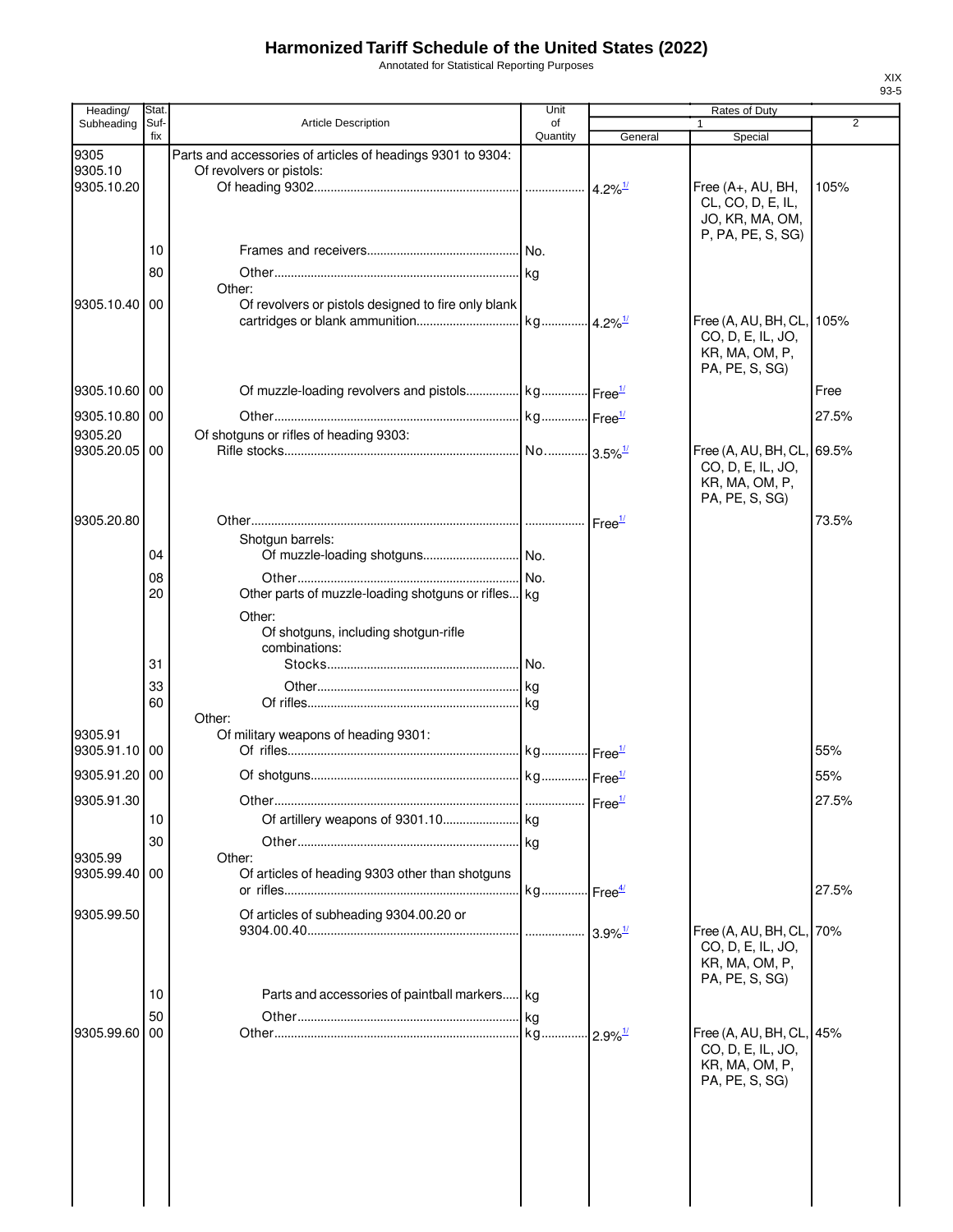Annotated for Statistical Reporting Purposes

| Heading/                               | Stat.       |                                                                                                                                                                                                                                                                     | Unit                  |                    | Rates of Duty                                                                     |            |
|----------------------------------------|-------------|---------------------------------------------------------------------------------------------------------------------------------------------------------------------------------------------------------------------------------------------------------------------|-----------------------|--------------------|-----------------------------------------------------------------------------------|------------|
| Subheading                             | Suf-<br>fix | <b>Article Description</b>                                                                                                                                                                                                                                          | of<br>Quantity        | General            | Special                                                                           | 2          |
| 9306<br>9306.21.00 00                  |             | Bombs, grenades, torpedoes, mines, missiles and similar<br>munitions of war and parts thereof; cartridges and other<br>ammunition and projectiles and parts thereof, including shot<br>and cartridgewads:<br>Shotgun cartridges and parts thereof; air gun pellets: | No Free <sup>1/</sup> |                    |                                                                                   | 30%        |
|                                        |             |                                                                                                                                                                                                                                                                     |                       |                    |                                                                                   |            |
| 9306.29.00 00<br>9306.30<br>9306.30.41 |             | Other cartridges and parts thereof:<br>Cartridges containing a projectile:                                                                                                                                                                                          |                       |                    |                                                                                   | 45%<br>30% |
|                                        | 10          | For rifles or pistols                                                                                                                                                                                                                                               |                       |                    |                                                                                   |            |
|                                        | 20          |                                                                                                                                                                                                                                                                     |                       |                    |                                                                                   |            |
|                                        | 30          |                                                                                                                                                                                                                                                                     |                       |                    |                                                                                   |            |
|                                        | 38          | Cartridges for riveting or similar tools or for<br>captive-bolt humane killers and parts thereof                                                                                                                                                                    | thousand              |                    |                                                                                   |            |
|                                        | 40          | Empty cartridge shells:                                                                                                                                                                                                                                             |                       |                    |                                                                                   |            |
|                                        | 50          |                                                                                                                                                                                                                                                                     |                       |                    |                                                                                   |            |
|                                        | 60          |                                                                                                                                                                                                                                                                     |                       |                    |                                                                                   |            |
| 9306.30.80                             | 00          |                                                                                                                                                                                                                                                                     |                       |                    |                                                                                   | 45%        |
| 9306.90.00                             |             |                                                                                                                                                                                                                                                                     |                       | Free <sup>1/</sup> |                                                                                   | 45%        |
|                                        | 20          |                                                                                                                                                                                                                                                                     | No.                   |                    |                                                                                   |            |
|                                        | 41          | Bombs, grenades, torpedoes, mines and similar<br>munitions of war; other ammunition and projectiles:                                                                                                                                                                | .I No.                |                    |                                                                                   |            |
|                                        | 50          |                                                                                                                                                                                                                                                                     |                       |                    |                                                                                   |            |
|                                        | 60          |                                                                                                                                                                                                                                                                     |                       |                    |                                                                                   |            |
|                                        | 80          | Parts for bombs, grenades, torpedoes, mines and<br>similar munitions of war; parts of other ammunition and                                                                                                                                                          |                       |                    |                                                                                   |            |
| 9307.00.00                             |             | 00 Swords, cutlasses, bayonets, lances and similar arms and                                                                                                                                                                                                         |                       |                    | Free (A, AU, BH, CL, 50%<br>CO, D, E, IL, JO,<br>KR, MA, OM, P,<br>PA, PE, S, SG) |            |